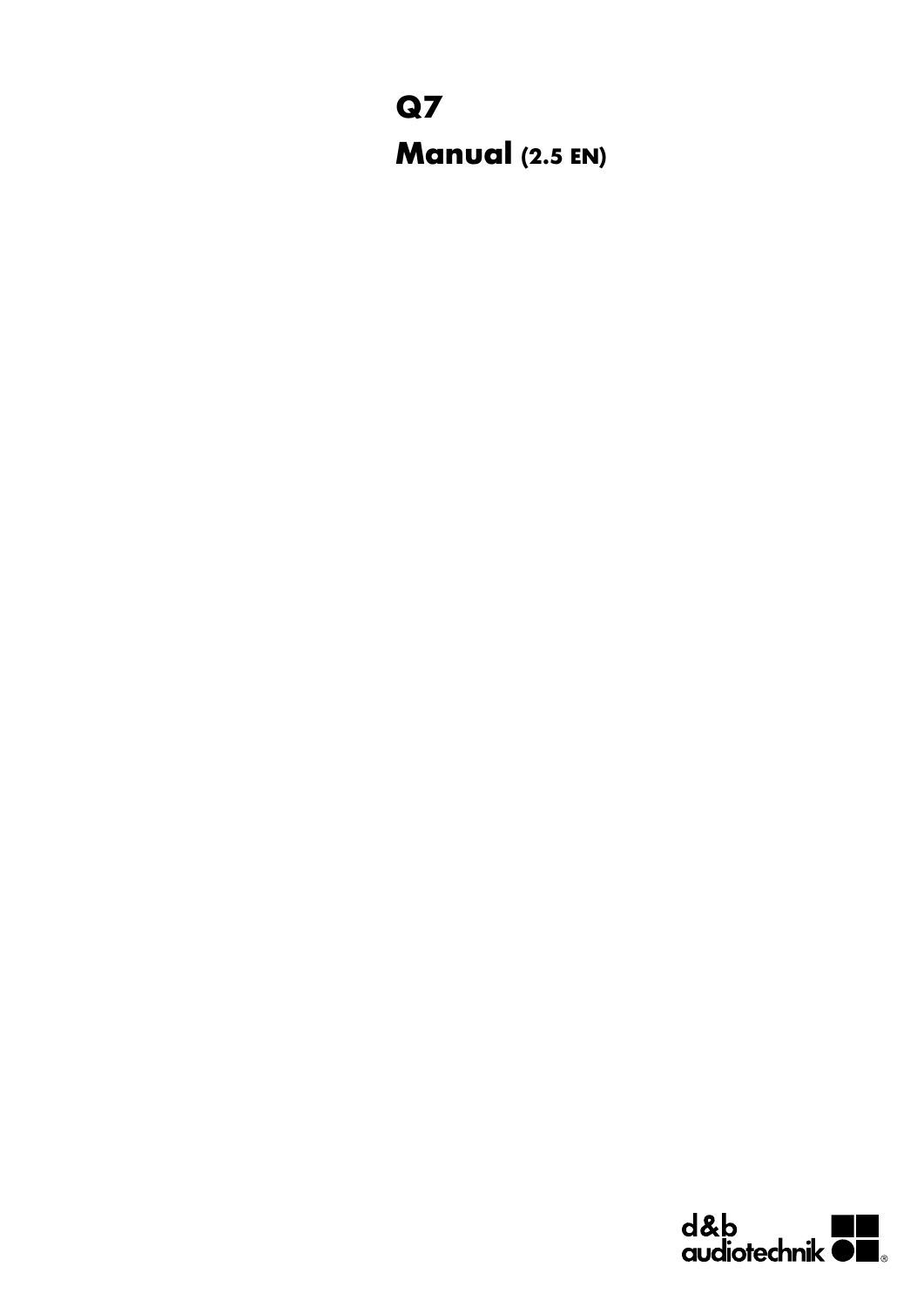**Symbols on the equipment**



**Please refer to the information in the operating manual.**

**WARNING! Dangerous voltage!**

### **Contents Safety precautions..............................................................3** Information regarding use of loudspeakers.............................................3 **Q7 .......................................................................................4** Connections......................................................................................................4 Operation.........................................................................................................5 Operation with E-PAC...................................................................................6 Dispersion characteristics...............................................................................6 Technical specifications...................................................................................7 Altering the HF horn dispersion...................................................................8 Arraying Q7 cabinets....................................................................................8 **Manufacturer's declarations...............................................9** EU conformity of loudspeakers (CE symbol).............................................9 WEEE Declaration (Disposal)........................................................................9

#### **General Information**

Q7 Manual

Version 2.5 EN, 10/2017, D2041.E.02

Copyright © 2017 by d&b audiotechnik GmbH; all rights reserved.

Keep this manual with the product or in a safe place so that it is available for future reference.

When reselling this product, hand over this manual to the new customer.

If you supply d&b products, please draw the attention of your customers to this manual. Enclose the relevant manuals with the systems. If you require additional manuals for this purpose, you can order them from d&b.

d&b audiotechnik GmbH Eugen-Adolff-Strasse 134, D-71522 Backnang, Germany Telephone +49-7191-9669-0, Fax +49-7191-95 00 00 E-mail: docadmin@dbaudio.com, Internet: www.dbaudio.com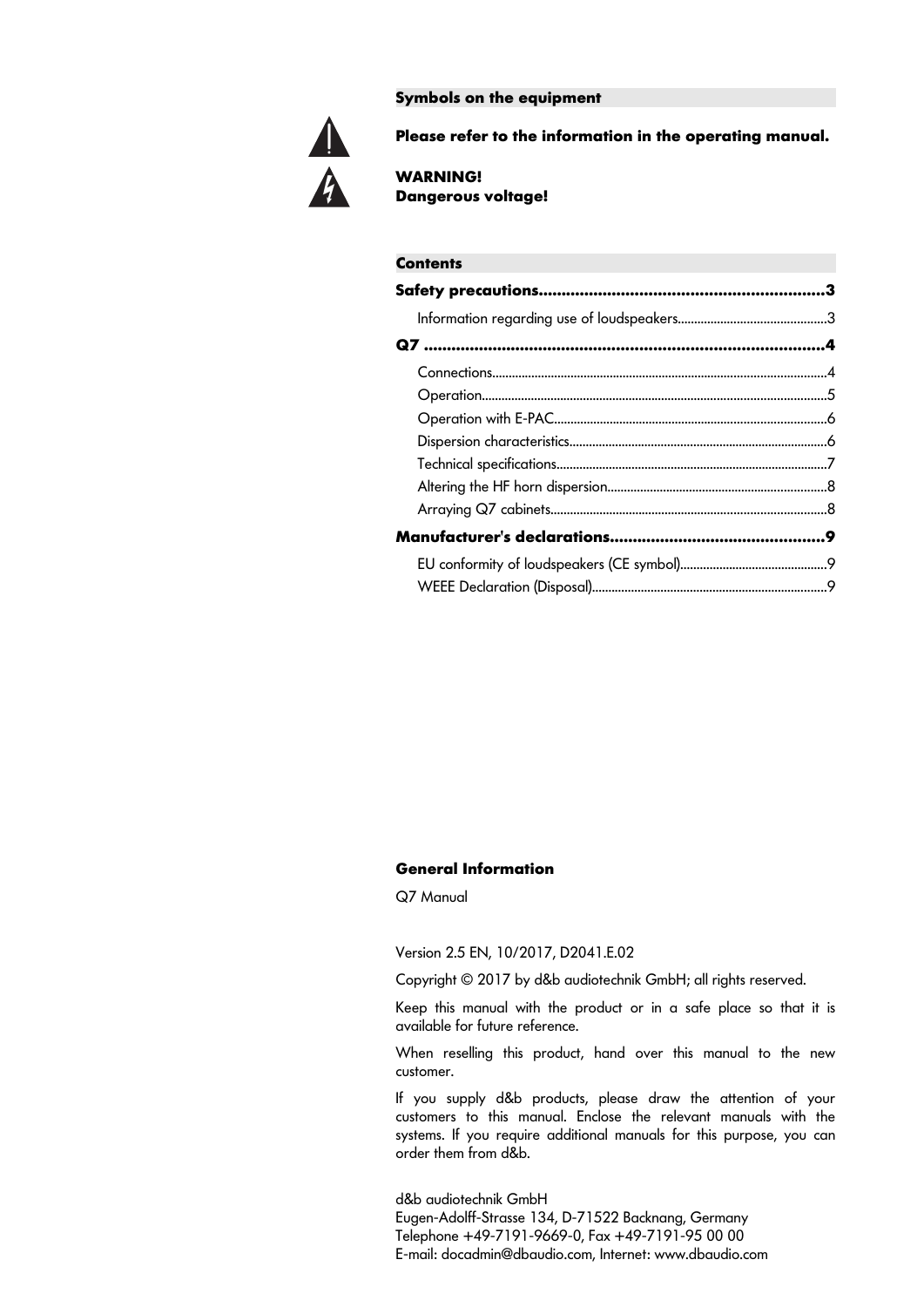

#### **Information regarding use of loudspeakers**

**WARNING!** Never stand in the immediate vicinity of loudspeakers driven at a high level. Professional loudspeaker systems are capable of causing a sound pressure level detrimental to human health. Seemingly noncritical sound levels (from approx. 95 dB-SPL) can cause hearing damage if people are exposed to it over a long period.

> In order to prevent accidents when deploying loudspeakers on the ground or when flown, please take note of the following:

> When setting up the loudspeakers or loudspeaker stands, make sure they are standing on a firm surface. If you place several systems on top of one another, use straps to secure them against movement.

> Only use accessories which have been tested and approved by d&b for assembly and mobile deployment. Pay attention to the correct application and maximum load capacity of the accessories as detailed in our specific "Mounting instructions" or in our "Flying system and Rigging manuals".

> Ensure that all additional hardware, fixings and fasteners used for installation or mobile deployment are of an appropriate size and load safety factor. Pay attention to the manufacturers' instructions and to the relevant safety guidelines.

> Regularly check the loudspeaker housings and accessories for visible signs of wear and tear, and replace them when necessary.

Regularly check all load bearing bolts in the mounting devices.

**CAUTION!** Loudspeakers produce a static magnetic field even if they are not connected or are not in use. Therefore make sure when erecting and transporting loudspeakers that they are nowhere near equipment and objects which may be impaired or damaged by an external magnetic field. Generally speaking, a distance of 0.5 m (1.5 ft) from magnetic data carriers (floppy disks, audio and video tapes, bank cards, etc.) is sufficient; a distance of more than 1 m (3 ft) may be necessary with computer and video monitors.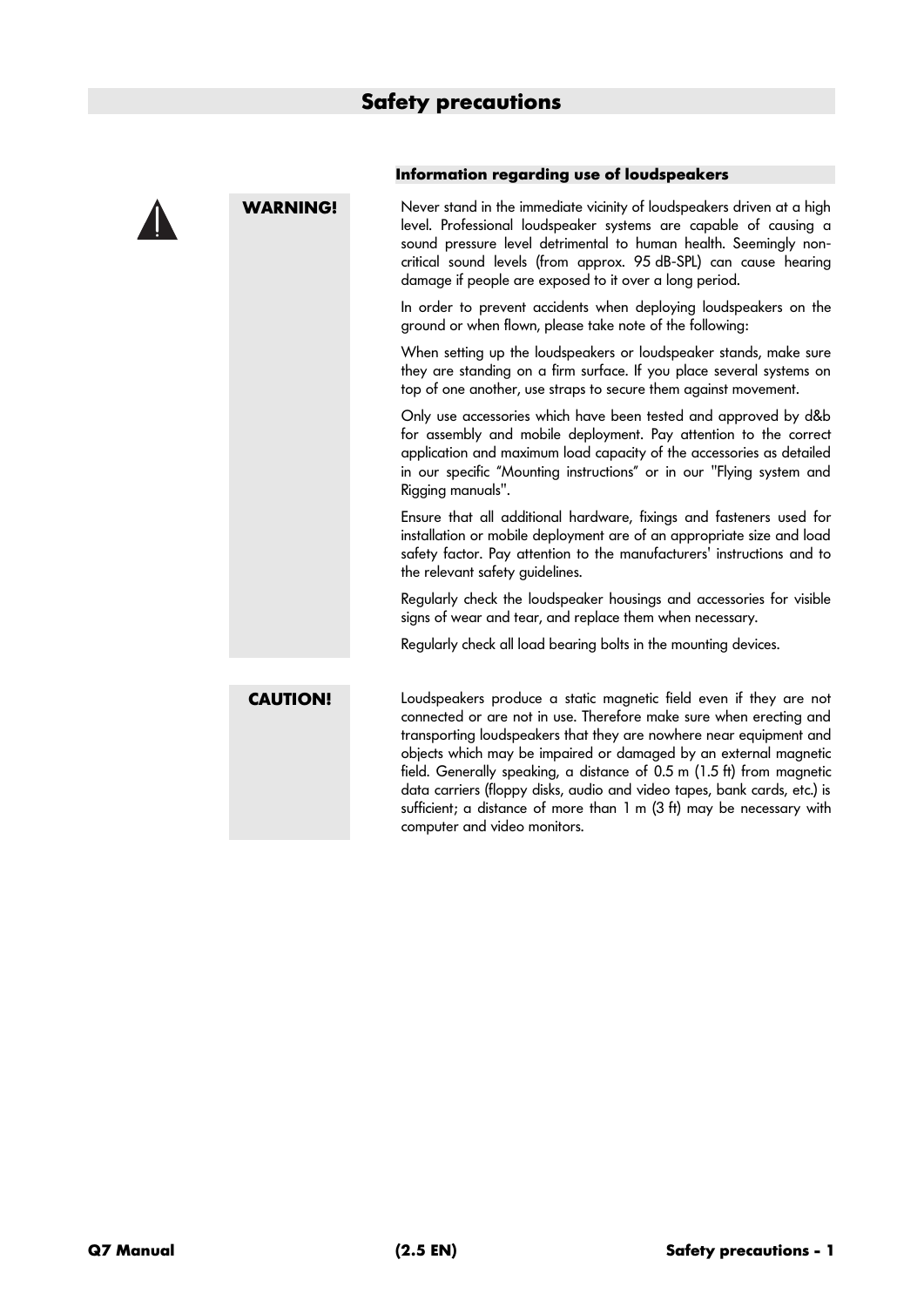

**Fig. 1: Q7 loudspeaker**



**Fig. 2: Connector wiring**

The Q7 is a  $75^{\circ}$  x 40° passive two-way loudspeaker. It houses  $2 \times 10^{\circ}$ LF drivers and a 1.3" HF compression driver with a rotatable CD horn and a passive crossover network. Its frequency response extends from 60 Hz to above 17 kHz. The two 10" neodymium LF drivers are positioned in a dipolar arrangement providing exceptional vertical dispersion control even at lower frequencies.

The Q7 cabinet is constructed from marine plywood and has an impact resistant paint finish. The front of the loudspeaker cabinet is protected by a rigid metal grill, covered with a replaceable acoustically transparent foam. The cabinet incorporates a pair of handles.

The Q7 cabinet is fitted with four types of rigging devices:

- Eight sockets in the front grill and rear edge bar that accept the Z5153 Locking pins 8 mm to connect the array links.
- A quick lock adapter plate on one side of the cabinet that accepts the Z5150 Q Swivel bracket or the Z5156 Q Flying adapter.
- Five sockets that accept the Z5048 Flying pin 10 mm to support single cabinets and to secure the aiming of an array.
- Four M10 threaded inserts to accept the Z5020 Flying adapter 02, Z5025 Flying adapter 03 or Z5043 MAX Horizontal bracket.

**NOTICE:** Only operate Q7 loudspeakers with a correctly configured d&b amplifier, otherwise there is a risk of damaging the loudspeaker components.

#### **Connections**

The Q7 cabinet is fitted with a pair of EP5 connectors. All five pins of both connectors are wired in parallel. The Q7 uses the pin assignments 1/2. Pins 3/4 and 5 are designated to Q-SUB active subwoofers, where pin 5 is used for SenseDrive (only available when using a D12 amplifier and 5-wire cabling). Using the male connector as the input, the female connector allows for direct connection to additional loudspeakers.

The Q7 can be supplied with NL4 output connectors as an option. Pin equivalents of EP5 and NL4 connectors are listed in the table below.

| EP <sub>5</sub> |   |     | ◡    |
|-----------------|---|-----|------|
| NL4             | - | - - | n.a. |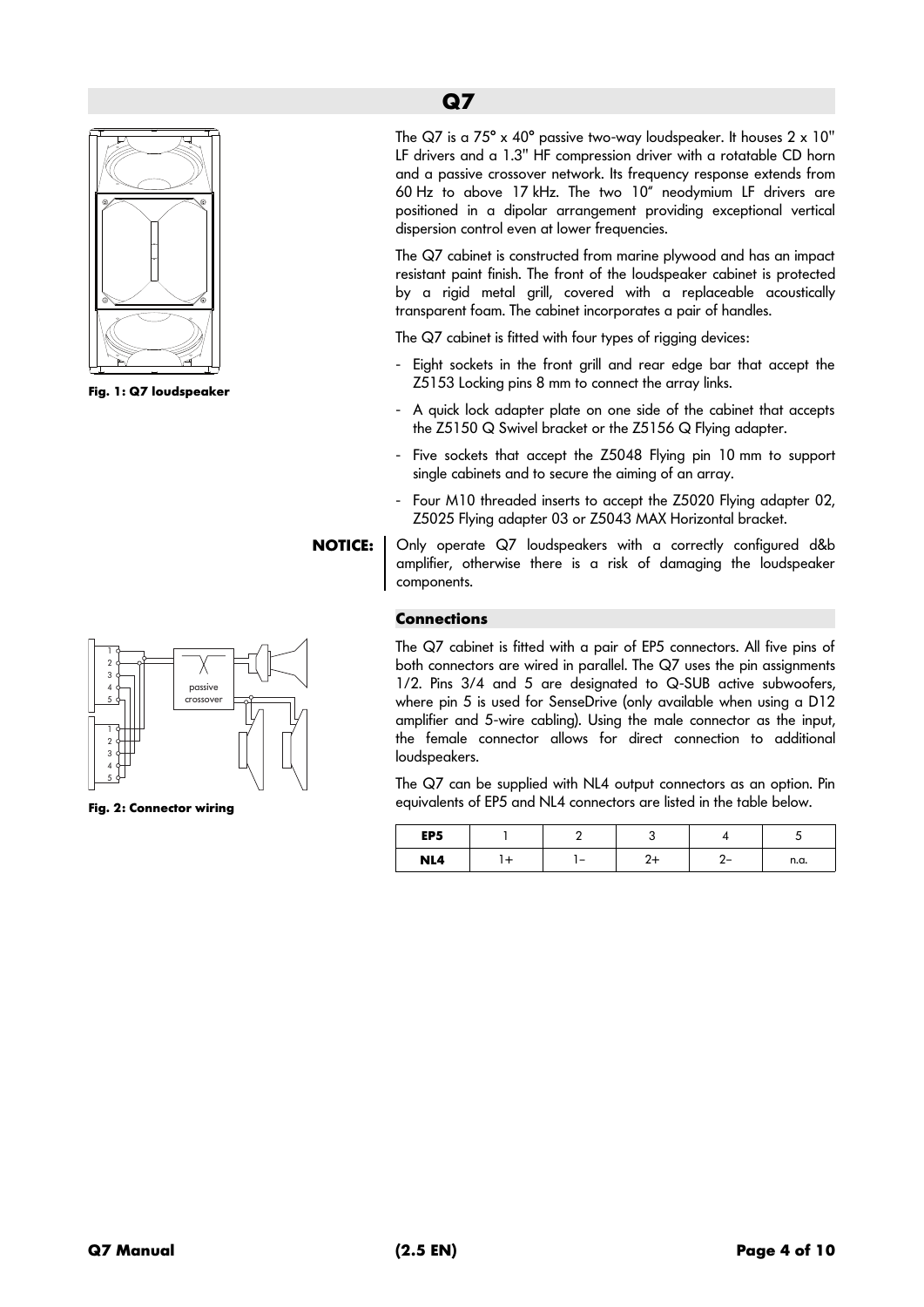#### **Operation**

#### **NOTICE!**

Only operate d&b loudspeakers with a correctly configured d&b amplifier, otherwise there is a risk of damaging the loudspeaker components.

#### **Applicable d&b amplifiers:**

D80/D20/D12/D6/10D/30D.

| Application | <b>Setup</b> | <b>Cabinets per channel</b> |
|-------------|--------------|-----------------------------|
|             | Q,           |                             |

For applicable d&b amplifiers the setups are available in Dual Channel or Mix TOP/SUB mode.

#### **Controller settings**

For acoustic adjustment the functions CUT, HFA and CPL can be selected.

#### **CUT circuit**

Set to CUT, the Q7 low frequency level is reduced. The Q7 is now configured for use with the Q-SUB or d&b C-Series subwoofers.

#### **HFA circuit**

In HFA mode (High Frequency Attenuation), the HF response of the Q7 system is rolled off. The HFA circuit provides a natural, balanced frequency response when a unit is placed close to listeners in near field or delay use.

High frequency attenuation begins gradually at 1 kHz, dropping by approximately 3 dB at 10 kHz. This roll-off mimics the decline in frequency response experienced when listening to a system from a distance in a typically reverberant room or auditorium.



**Fig. 3: Frequency response correction of HFA circuit** 



**Fig. 4: Frequency response correction of CPL circuit**

#### **CPL circuit**

The CPL (Coupling) circuit compensates for coupling effects between the cabinets when building closely coupled arrays. CPL begins gradually at 1 kHz, with maximum attenuation below 400 Hz, providing a balanced frequency response when Q7 cabinets are used in arrays of two or more. The function of the CPL circuit is shown in the diagram opposite and can be set in dB attenuation values between –9 and 0, or a positive CPL value which creates an adjustable low frequency boost around 65 Hz (0 to  $+5$  dB).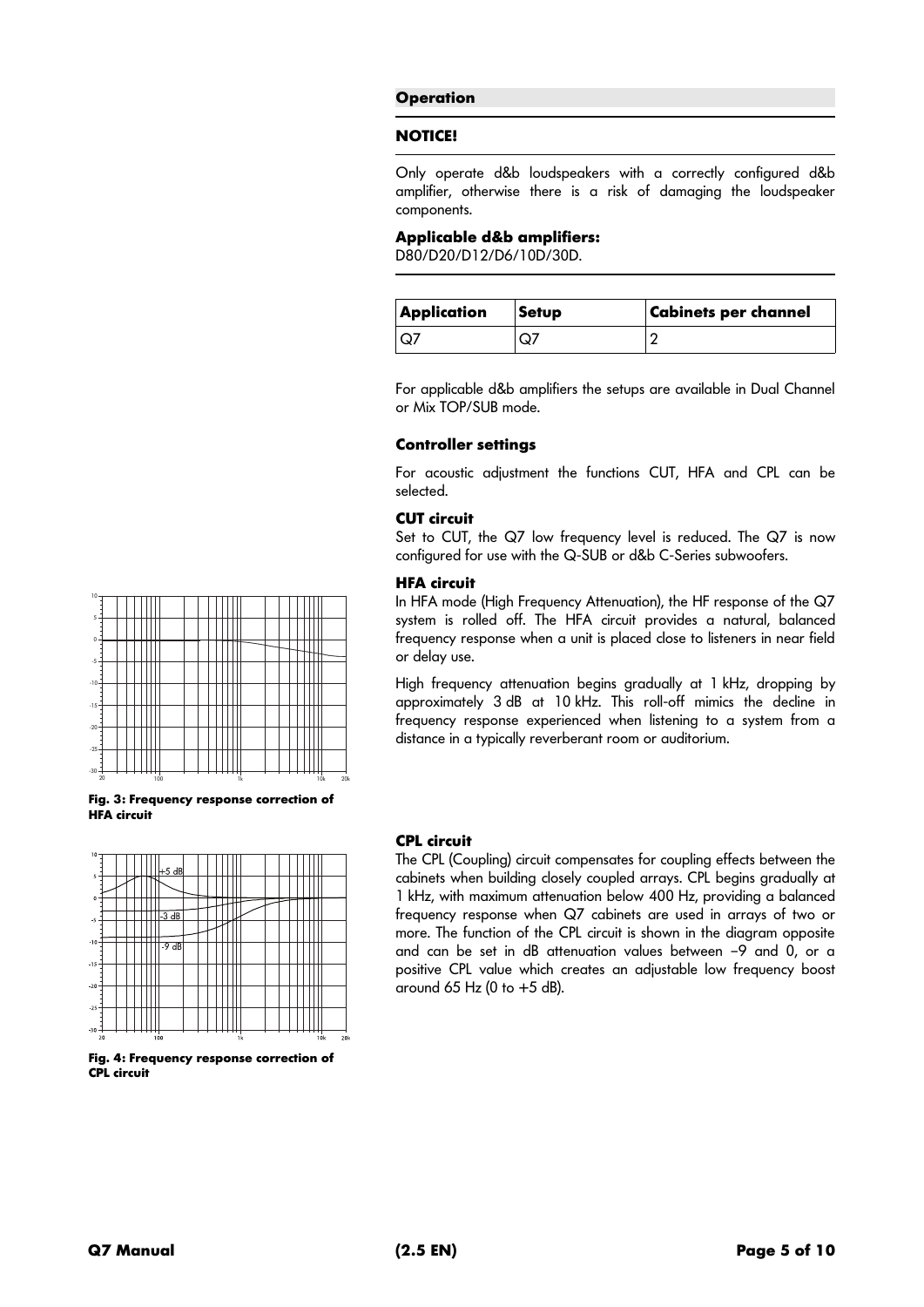#### **Operation with E-PAC**

Selecting Q7 mode enables the E-PAC to drive one Q7 loudspeaker. LO IMP mode configures the E-PAC to drive a maximum of two Q7 loudspeakers with a 6 dB reduction in input level to the loudspeakers.

For acoustic adjustment the functions CUT and CPL can be selected. The characteristics of the CUT and CPL settings are explained in the previous section "Operation with D6 or D12 - Controller settings".

The E-PAC CPL circuit creates a 3 dB attenuation corresponding with the –3 dB curve shown in Fig. 4.

#### **Dispersion characteristics**

The graphs below show dispersion angle over frequency of a single Q7 cabinet plotted using lines of equal sound pressure (isobars) at –6 dB and –12 dB.



**Fig. 5: Isobar diagram Q7 horizontal, standard set up**





**Fig. 6: Isobar diagram Q7 vertical, standard set up**



**Fig. 7: Isobar diagram Q7 horizontal, horizontal set up with the horn rotated**



**Fig. 8: Isobar diagram Q7 vertical, horizontal set up with the horn rotated**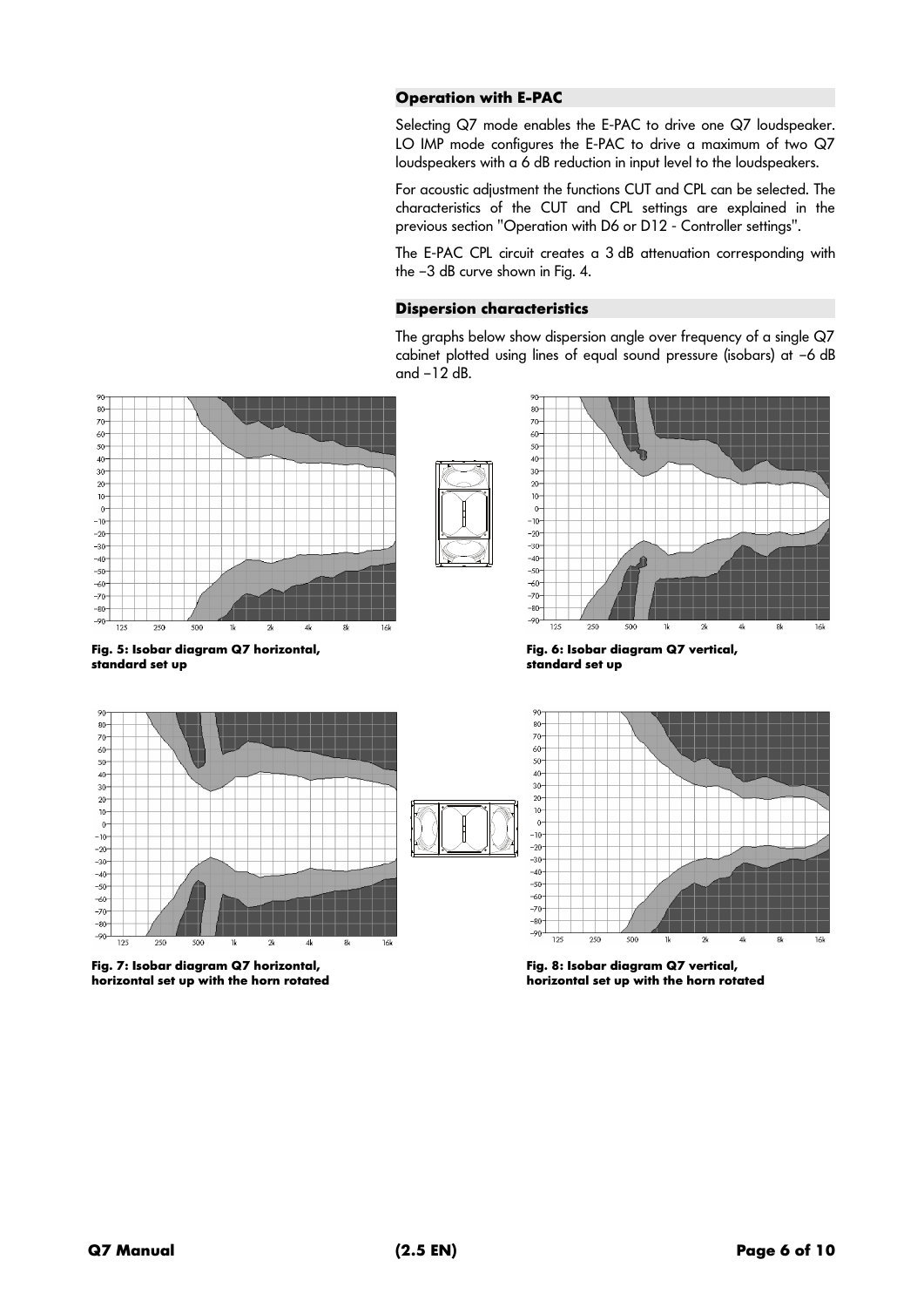

Fig. 9: Q7 frequency response, standard<br>and CUT settings

#### **Technical specifications**

#### Q7 system data

| Max. sound pressure (single cabinet, 1 m, free field) with   |  |  |  |  |  |
|--------------------------------------------------------------|--|--|--|--|--|
|                                                              |  |  |  |  |  |
|                                                              |  |  |  |  |  |
| (SPLmax peak, pink noise test signal with crest factor of 4) |  |  |  |  |  |

#### Q7 loudspeaker



Fig. 10: Q7 cabinet dimensions in mm [inch]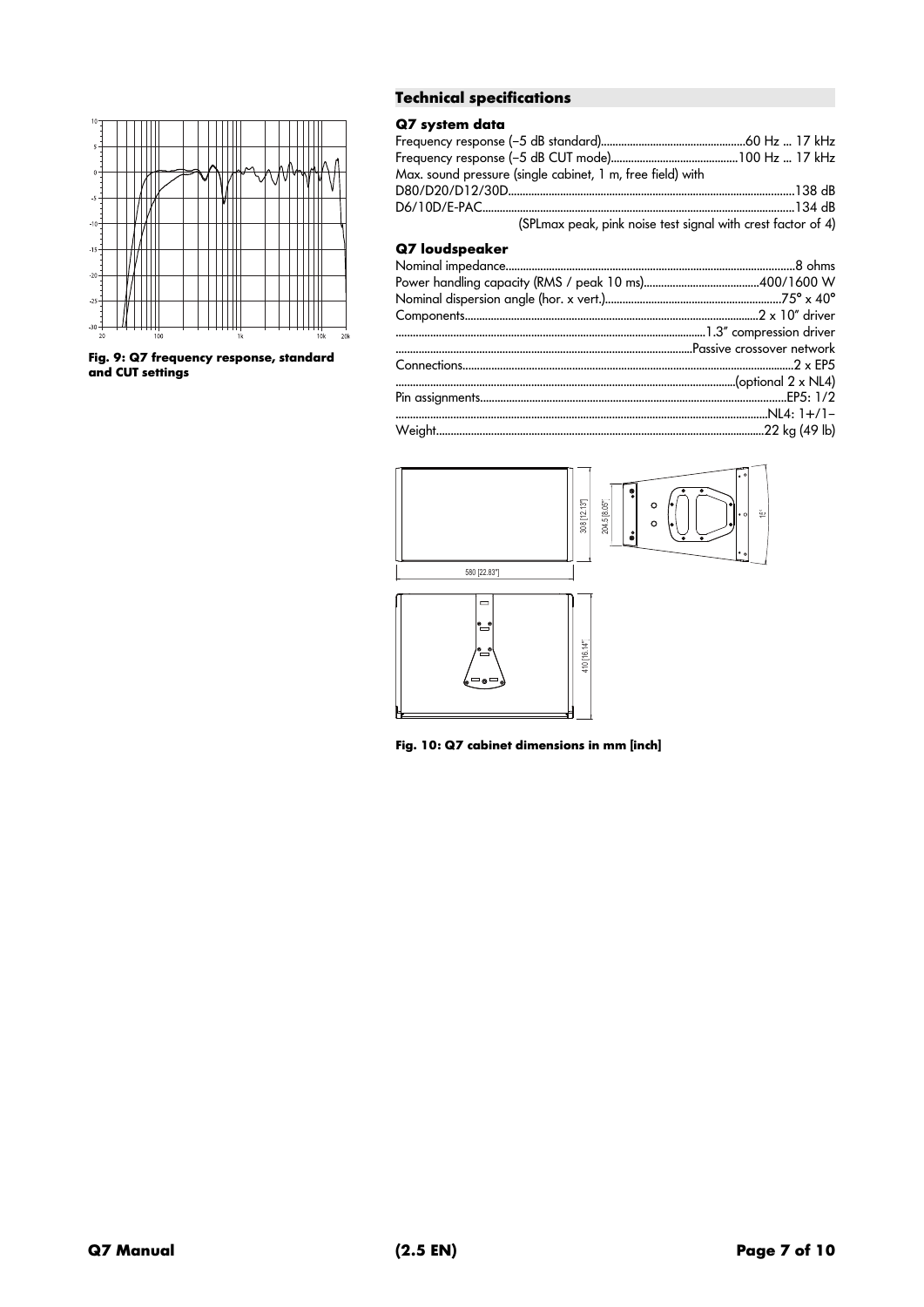#### **Altering the HF horn dispersion**

The Q7 HF horn has a square flange allowing it to rotate through 90°. It can easily be accessed through an aperture in the front grill.



#### **CAUTION !**

Potential risk of personal injury due to falling objects.

The HF horn of the Q7 cabinets up to serial No.:

Z050700000374 with EP5 connectors Z050700000217 with NL4 connectors

is not equipped with a safety wire against falling out.

- Ensure that all four self-locking screws are replaced and properly tightened. Otherwise there is a risk of the horn and the driver falling out of the front of the cabinet.
- Before setting up Q7 loudspeakers always ensure that the horn is mounted correctly.

Tools required: 3 mm Allen key (Torque wrench).

- 1. Undo the four countersunk Allen screws of the horn.
- 2. Rotate the horn through 90° Fig. 11.
- 3. Refit the horn and tighten the four screws of the horn to a torque of 2 Nm.

#### **Arraying Q7 cabinets**

#### **Horizontal array of Q7 cabinets**

The horizontal angle between adjacent Q7 cabinets can be set to between 40° and 60°. The most even energy distribution is achieved with 50°.

#### **Vertical array of Q7 cabinets**

The vertical angle between adjacent Q7 cabinets can be set to between 20° and 40°. The most even energy distribution is achieved with 35°. Smaller angles between the cabinets will give a smaller coverage area but will produce higher sound pressure on the center axis of the array.

#### **Q7 used in line array columns with Q1s and Q-SUBs**

The Q7 with the horn rotated can be positioned at the bottom of a Q1 line array column to extend the near field coverage horizontally and vertically, if required. When the standard Q1 array links are used to connect the Q7 cabinet the splay should be set to a maximum of 14°.



**Fig. 11: Q7 horn dispersion label**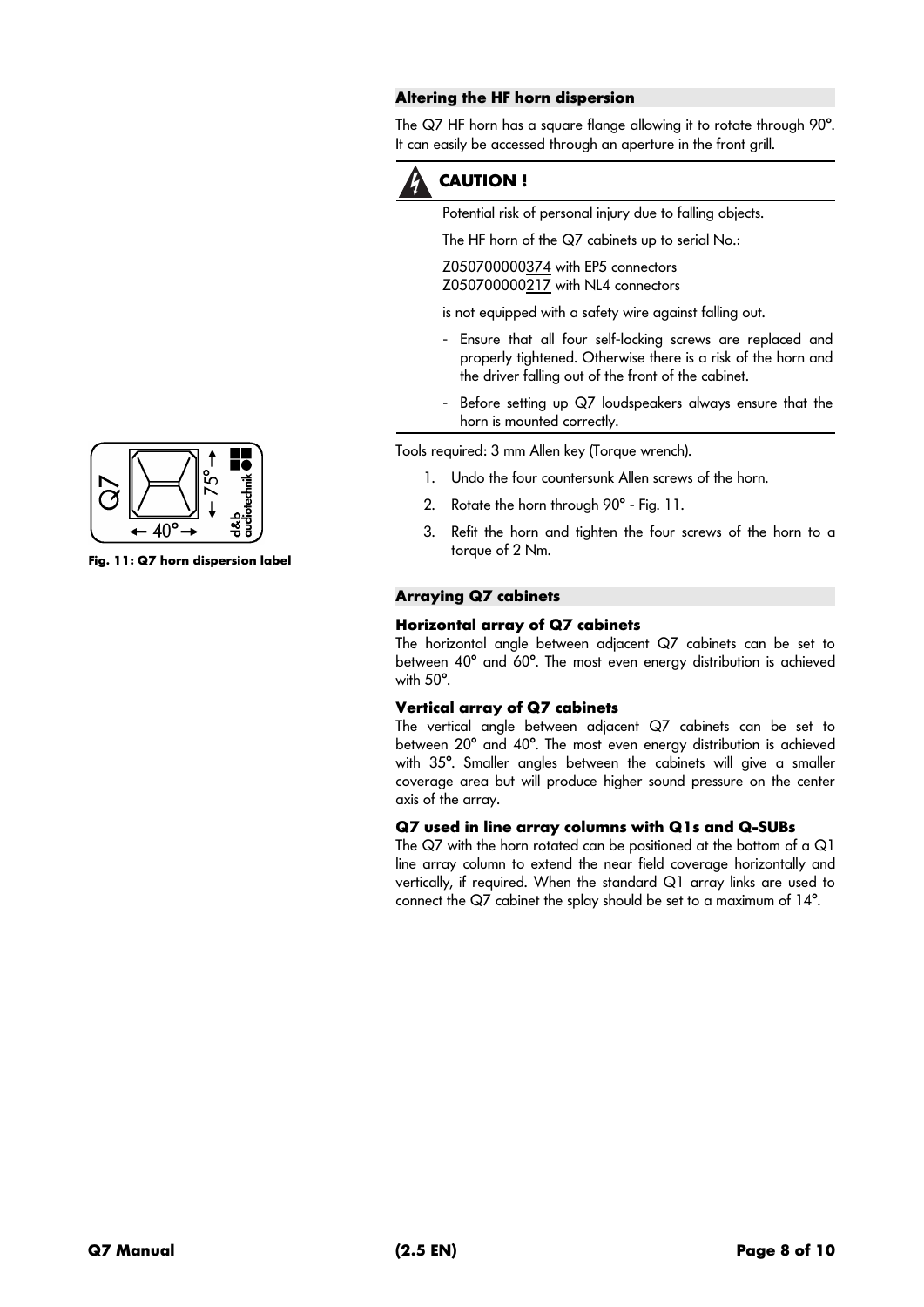#### **Manufacturer's declarations**

# $\epsilon$

#### **EU conformity of loudspeakers (CE symbol)**

This declaration applies to

#### **- Q7 loudspeaker Z0507**

manufactured by d&b audiotechnik GmbH.

All production versions of this type are included, provided they correspond to the original technical version and have not been subject to any later design or electromechanical modifications.

We herewith declare that said products are in conformity with the provisions of the respective EC directives including all applicable amendments.

A detailed declaration is available on request and can be ordered from d&b or downloaded from the d&b website at [www.dbaudio.com](http://www.dbaudio.com/).

#### **WEEE Declaration (Disposal)**

Electrical and electronic equipment must be disposed of separately from normal waste at the end of its operational lifetime.

Please dispose of this product according to the respective national regulations or contractual agreements. If there are any further questions concerning the disposal of this product please contact d&b audiotechnik.